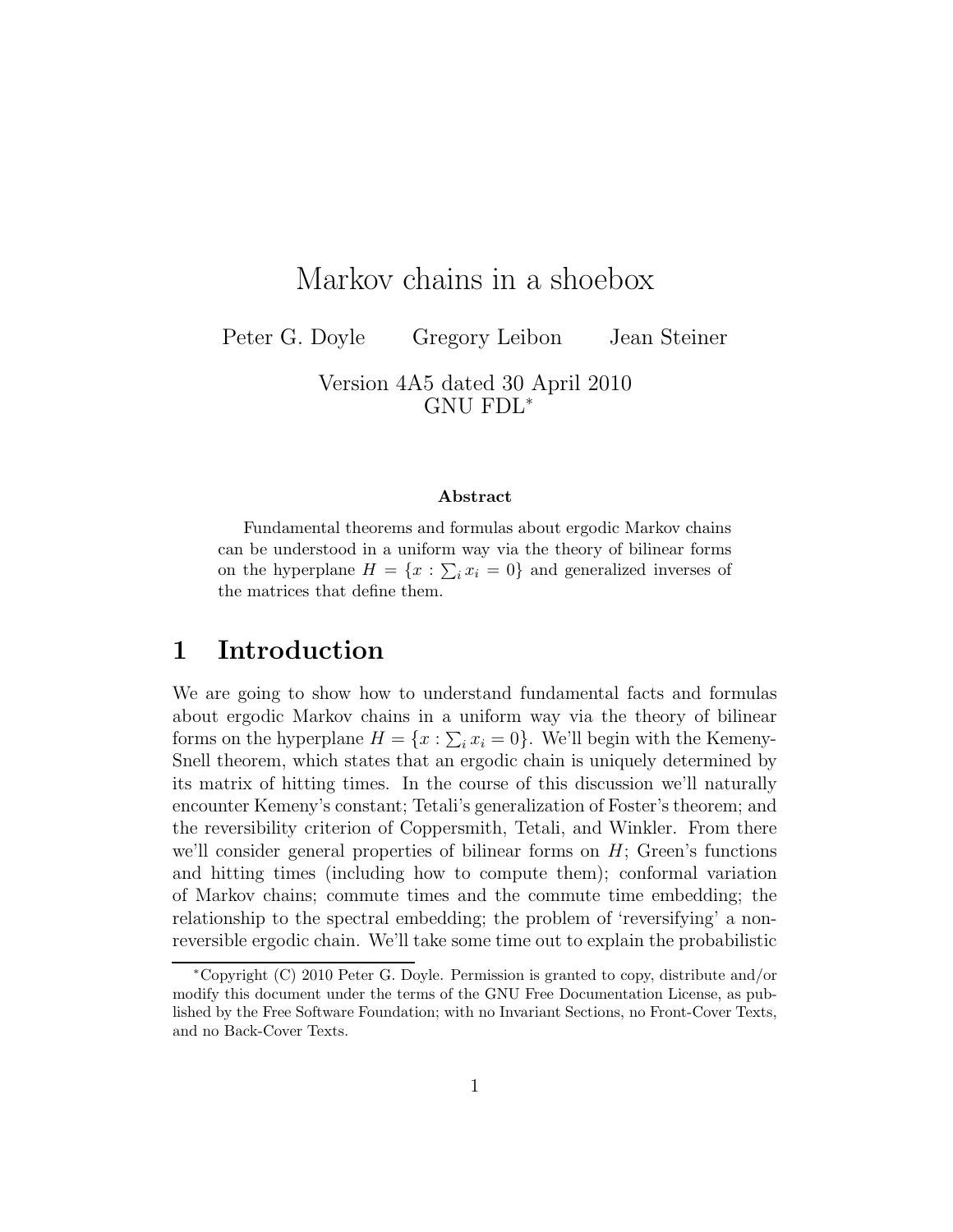intuition behind some of the key formulas. And at the end, in an appendix, we'll show how tensor notation (with upper and lower indices) can be used to advantage in Markov chain theory.

## 2 The Kemeny-Snell theorem

Let P be the n-by-n transition matrix of an ergodic Markov chain. Let  $\pi$  be its equilibrium vector:

$$
\pi^{\mathsf{t}} P = \pi^{\mathsf{t}}; \quad \pi^{\mathsf{t}} \mathbf{1} = \mathbf{1}.
$$

Here  $\pi^t$  denotes the incarnation of  $\pi$  as a row vector, and  $\mathbf{1} = e_1 + \ldots + e_n$ denotes the vector of all 1's, with  $e_1, \ldots, e_n$  being the standard basis vectors of  $\mathbb{R}^n$ . In general, we'll be treating all vectors as column vectors by default. This convention has its drawbacks:  $\pi$ , for example, would naturally be a row vector. The advantage of this convention is that it makes it much easier to tell which vectors in an expression are row vectors and which are column vectors.

Let M be the matrix of expected hitting times, so that  $M_{ij}$  is the expected time to reach j starting from i, with the convention that  $M_{ii} = 0$ .

### **Theorem 1** (Kemeny and Snell [?]) From M we can recover P.

Note that M has  $n^2 - n$  degrees of freedom, which matches the degrees of freedom of the stochastic matrix  $P$ . If instead of  $M$  we took the matrix  $\overline{M}$  agreeing with M off the diagonal, but with diagonal entries  $\overline{M}_{ii} = 1/\pi_i$ telling the expected time to *return* to  $i$  starting from  $i$ , we could very quickly determine P. Likewise if we constrained the diagonal entries of P to be 0. Neither of these weaker results should be confused with the Kemeny-Snell theorem.

We will be giving the proof of this theorem presently. Beforehand, we will introduce important concepts and notation.

Define the Kirchhoff matrix K, with

$$
K_{ij} = \pi_i (I - P)_{ij}.
$$

We have

$$
K\mathbf{1}=\mathbf{0};\quad \mathbf{1}^{\mathsf{t}}K=\mathbf{0}^{\mathsf{t}}.
$$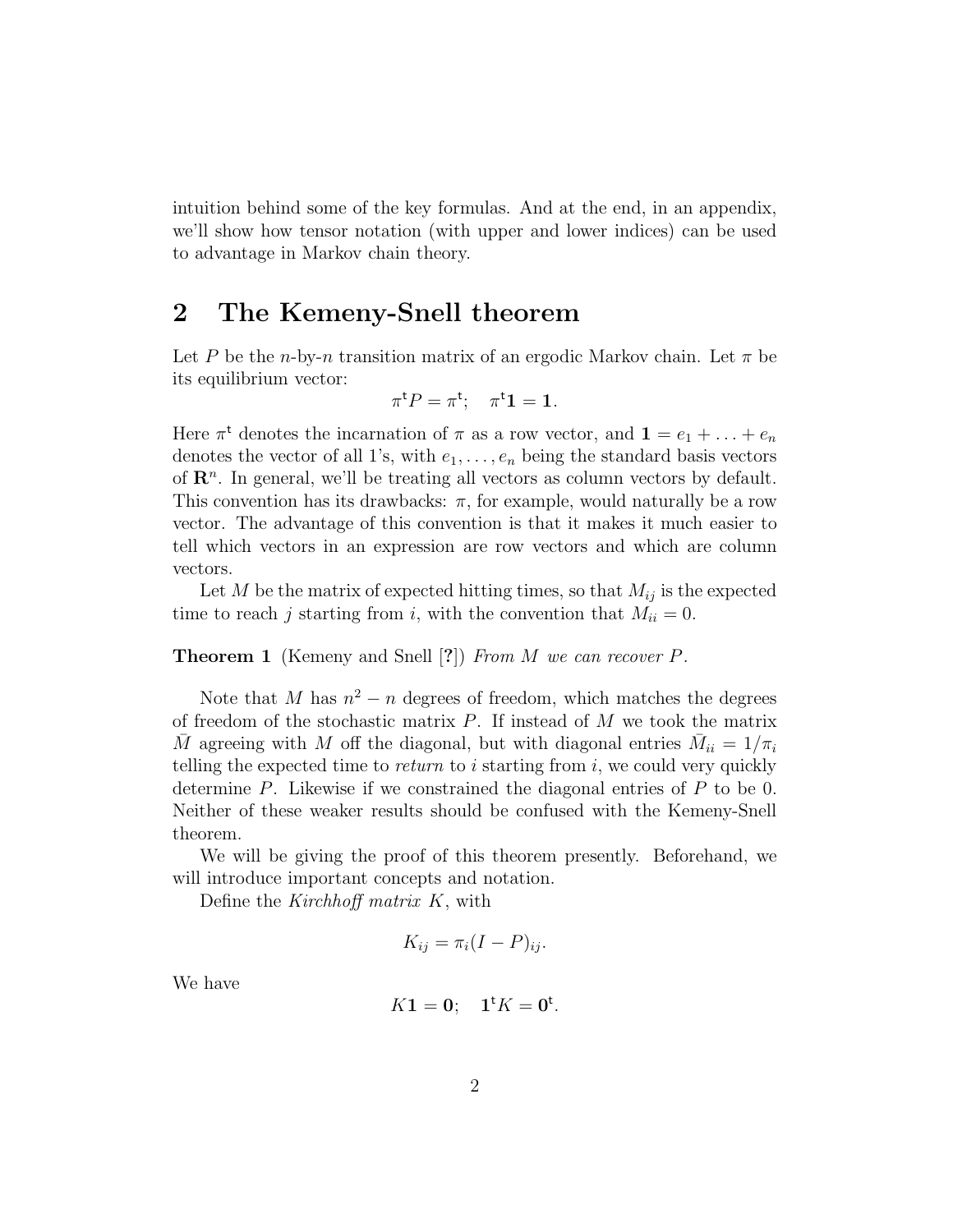Let

$$
H = \{x : \sum_i x_i = 0\}.
$$

We call  $H$  the *obvious hyperplane*, ignoring the perhaps even better claim to this title of the parallel hyperplane  $\{x : \sum_i x_i = 1\}$ . K maps H to itself, and when restricted to  $H$ , the map is invertible: This is a consequence of our assumption that the chain is ergodic. So  $K$  has a generalized inverse

$$
\Omega = (K + \frac{1}{n^2} \mathbf{1} \mathbf{1}^{\mathsf{t}})^{-1} - \mathbf{1} \mathbf{1}^{\mathsf{t}}.
$$

K is, in turn, a generalized inverse of  $\Omega$ :

$$
K = (\Omega + \mathbf{1}\mathbf{1}^{\mathsf{t}})^{-1} - \frac{1}{n^2} \mathbf{1}\mathbf{1}^{\mathsf{t}}.
$$

**Proposition 2**  $\Omega$  *is uniquely characterized by the properties* 

$$
K\Omega K = K; \quad \Omega \mathbf{1} = \mathbf{0}; \quad \mathbf{1}^{\mathsf{t}}\Omega = \mathbf{0}^{\mathsf{t}}.
$$

Proof. Standard and straight-forward, but let's do it anyway, for practice with the notation.

First let's verify the normalization.  $K + \frac{1}{n^2} \mathbf{1} \mathbf{1}^{\mathsf{t}}$  maps  $\mathbf{1}$  to  $\frac{1}{n} \mathbf{1}$ , so its inverse  $\Omega + 11^t$  maps 1 to n1. Thus

$$
\Omega \mathbf{1} = (\Omega + \mathbf{1} \mathbf{1}^{\mathsf{t}}) \mathbf{1} - n \mathbf{1} = n \mathbf{1} - n \mathbf{1} = \mathbf{0}.
$$

Similarly,  $\mathbf{1}^{\mathsf{t}}\Omega = \mathbf{0}^{\mathsf{t}}$ .

Now

$$
K = K(\Omega + \mathbf{1}\mathbf{1}^{\mathsf{t}})(K + \frac{1}{n^2}\mathbf{1}\mathbf{1}^{\mathsf{t}}) = K\Omega K
$$

because both 1 and  $1^t$  kill both K and  $\Omega$ .

As for the uniqueness, if  $\Omega$  satisfies these properties then

$$
(K + \frac{1}{n^2}\mathbf{1}\mathbf{1}^{\mathsf{t}})(\Omega + \mathbf{1}\mathbf{1}^{\mathsf{t}})(K + \frac{1}{n^2}\mathbf{1}\mathbf{1}^{\mathsf{t}}) = K\Omega K + \frac{1}{n^2}\mathbf{1}\mathbf{1}^{\mathsf{t}} = K + \frac{1}{n^2}\mathbf{1}\mathbf{1}^{\mathsf{t}}
$$

and since the right side is invertible we have

$$
(K + \frac{1}{n^2} \mathbf{1} \mathbf{1}^{\mathsf{t}})(\Omega + \mathbf{1} \mathbf{1}^{\mathsf{t}}) = I
$$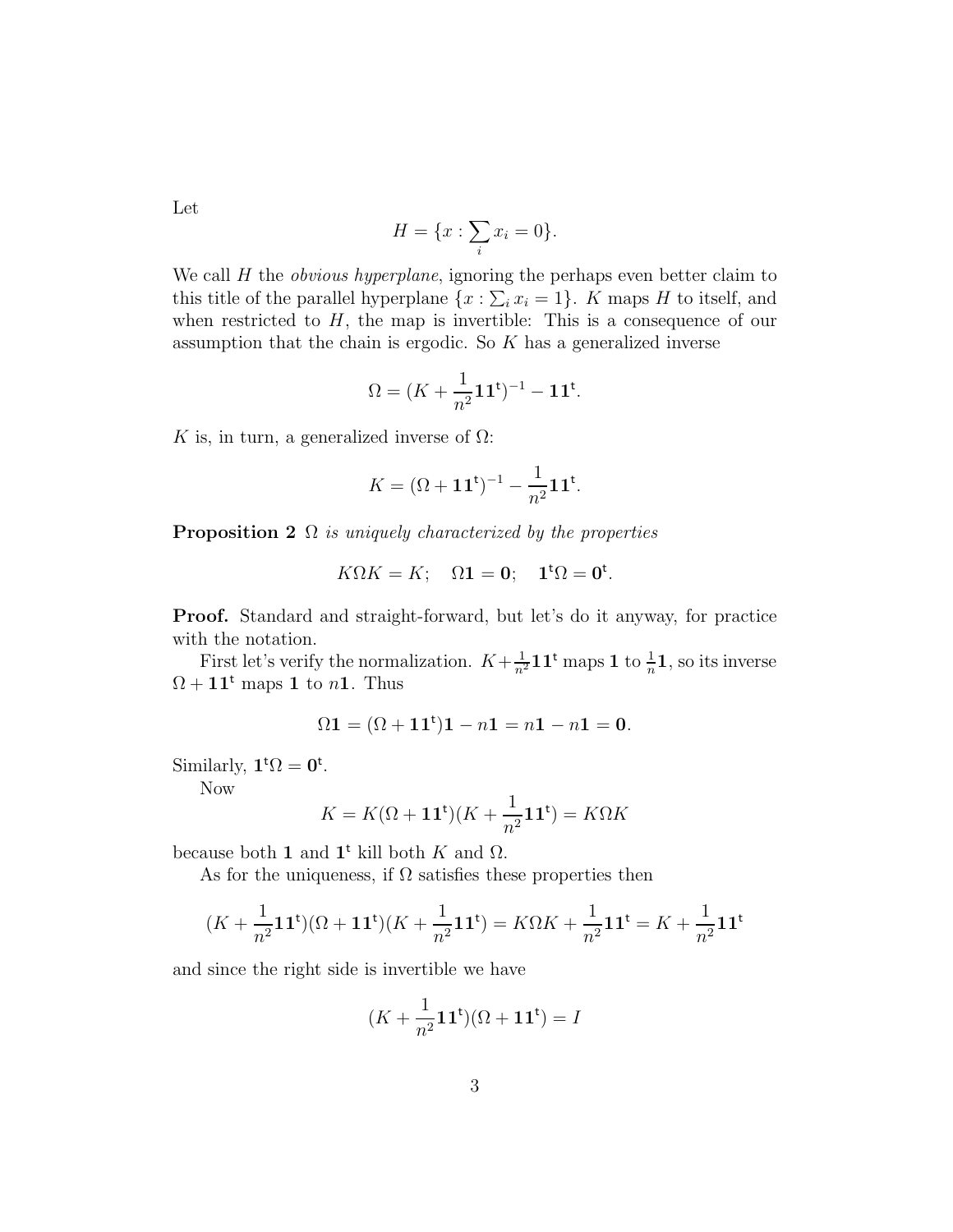so

$$
\Omega = (K + \frac{1}{n^2} \mathbf{1} \mathbf{1}^{\mathsf{t}})^{-1} - \mathbf{1} \mathbf{1}^{\mathsf{t}}. \quad \blacksquare
$$

Note.  $Ω$  also satisfies

 $\Omega K\Omega = \Omega$ ,

but we prefer not to emphasize this because we will be considering other generalized inverses to K that do not have this property.

#### Proposition 3

$$
KM = -I + \pi \mathbf{1}^{\mathsf{t}}.
$$

Proof. A standard probabilistic argument about the effect of taking one step away from  $i$  on the expected time to reach  $j$  yields:

$$
1 + \sum_{k} P_{ik} M_{kj} = M_{ij} \quad (i \neq j);
$$

$$
\sum_{k} P_{ik} M_{ki} = \frac{1}{\pi_i},
$$

where in the second equation we use the fact that, starting from  $i$ , the expected time to *return* to *i* is  $\frac{1}{\pi_i}$ . Combining and rearranging these equations gives

$$
[(I - P)M]_{ij} = -\frac{1}{\pi_i}I_{ij} + 1.
$$

Multiplying by  $\pi_i$  gives

$$
(KM)_{ij} = -I_{ij} + \pi_i = (-I + \pi \mathbf{1}^{\mathsf{t}})_{ij}. \quad \blacksquare
$$

Corollary 4 (Kemeny's constant)

$$
M\pi = c\mathbf{1}
$$

for some constant c.  $\pi$  is the only probability vector with this property.

Proof.

$$
KM\pi = (-I + \pi \mathbf{1}^{\mathbf{t}})\pi = -\pi + \pi = \mathbf{0}.
$$

But the constant vectors are the only elements of the kernel of  $K$  (on either side). F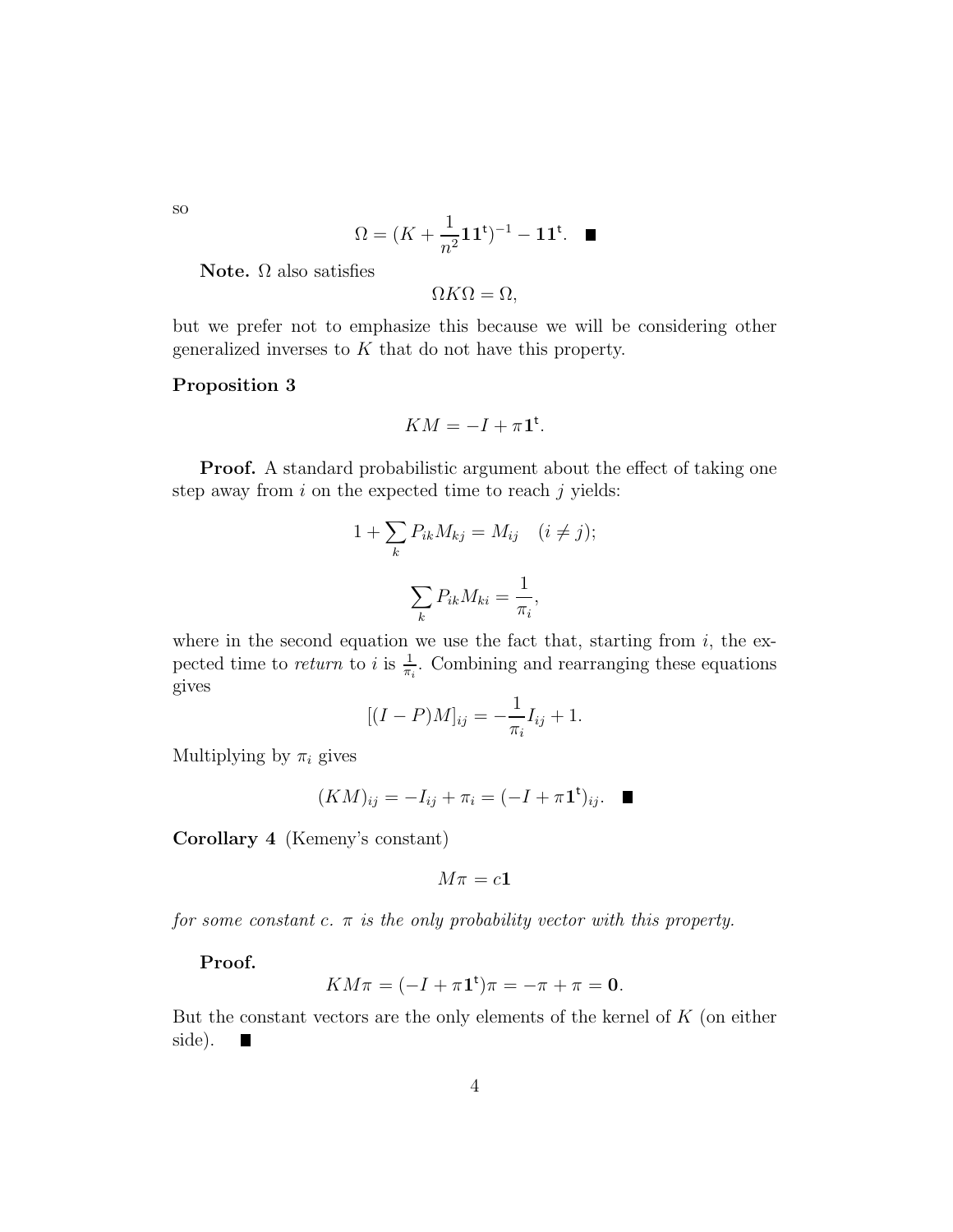Corollary 5 (Tetali's generalization of Foster's theorem)

$$
\sum_{ij} \pi_i P_{ij} M_{ij} = n - 1.
$$

**Proof.** Since the diagonal hitting times  $M_{ii}$  are 0, this is equivalent to

$$
\text{Tr}(KM) = n - 1,
$$

which follows immediately from the proposition.

Note. According to Tetali [?], this generalization of Foster's theorem was implicit in the article [?], of Coppersmith et al., unbeknownst to the authors. Hopefully by the time we're done, this fact will seem so obvious that not even Coppersmith et al. could overlook it.

Proof of Theorem 1. Set

$$
\Omega = -(I - \frac{1}{n} \mathbf{1} \mathbf{1}^{\mathsf{t}})M(I - \frac{1}{n} \mathbf{1} \mathbf{1}^{\mathsf{t}})
$$

and observe that the name  $\Omega$  is justified because this matrix satisfies the characterization of  $\Omega$  above, namely

$$
K\Omega K = K; \quad \Omega \mathbf{1} = \mathbf{0}; \quad \mathbf{1}^{\mathsf{t}}\Omega = \mathbf{0}^{\mathsf{t}}.
$$

 $\Omega$  determines K as above, so, starting from M, we get  $\Omega$ , hence K. Once we have K we can get  $\pi$  from Proposition 3 above:

$$
\pi \mathbf{1}^{\mathsf{t}} = KM + I.
$$

Alternatively, we can get  $\pi$  directly from the fact that it is the unique probability vector for which  $M\pi = c\mathbf{1}$  for some c. Either way, once we have K and  $\pi$  we get P.  $\blacksquare$ 

## 3 The Green's function

The Kirchhoff matrix K has other generalized inverses, in addition to the standard one that we're calling  $\Omega$ . An important one is the *Green's function* 

$$
G = (K + \pi \pi^t)^{-1} - 11^t,
$$

which is uniquely characterized by

$$
KGK = K; \quad G\pi = 0; \quad \pi^{\mathsf{t}}G = 0^{\mathsf{t}}.
$$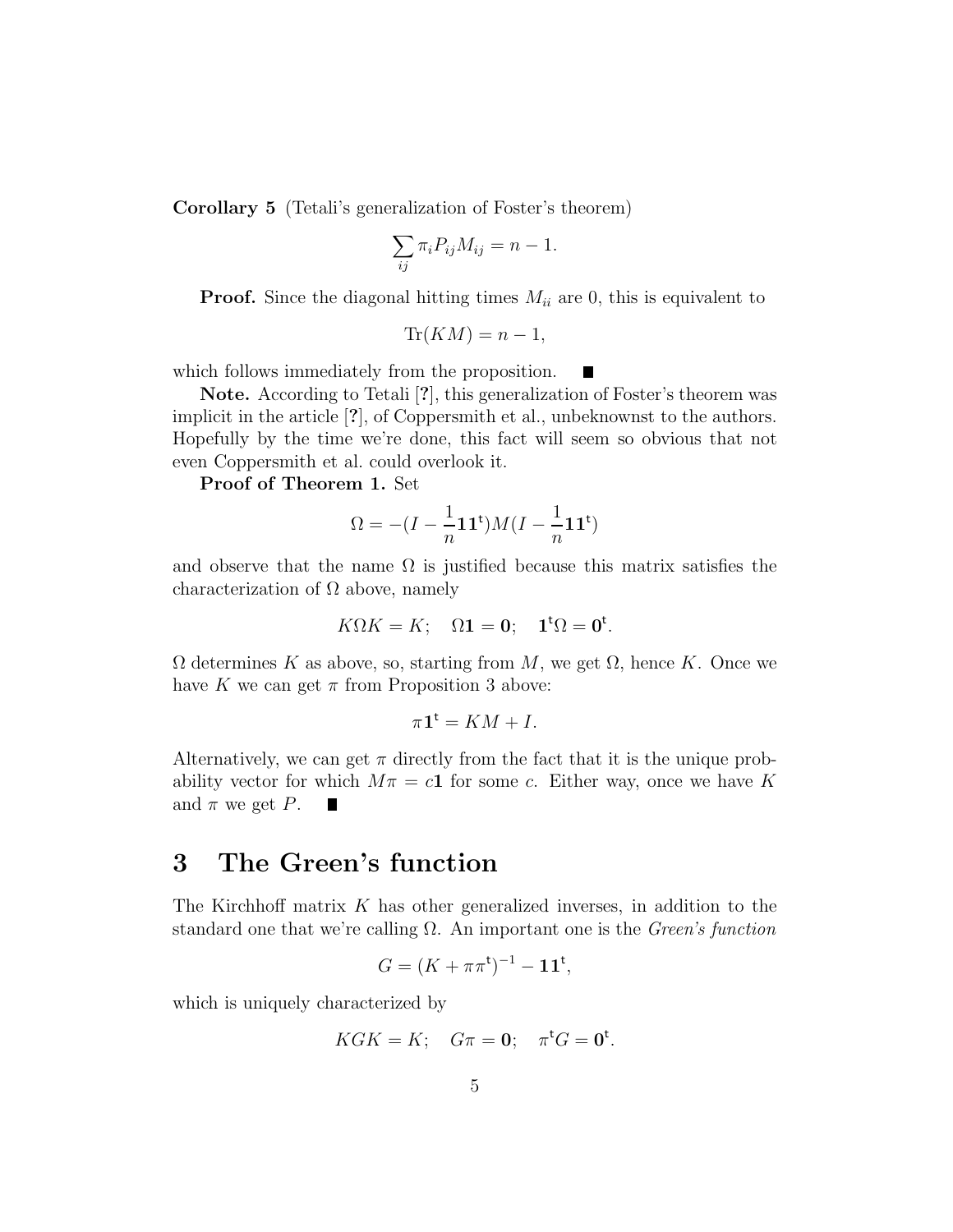G is just  $\Omega$  renormalized to favor  $\pi$  instead of 1. From G it's easy to get  $\Omega$ :

$$
\Omega = (I - \frac{1}{n} \mathbf{1} \mathbf{1}^{\mathsf{t}}) G (I - \frac{1}{n} \mathbf{1} \mathbf{1}^{\mathsf{t}}).
$$

And given  $\pi$ , we get back to G in a similar way:

$$
G = (I - \pi \pi^{\mathsf{t}})\Omega(I - \pi \pi^{\mathsf{t}}).
$$

In its dependence on both K and  $\pi$ , G is like M, and in fact it's easy to convert directly between them:

$$
M_{ij} = G_{ij} - G_{jj};
$$
  

$$
G = -(I - \pi \pi^{\mathsf{t}})M(I - \pi \pi^{\mathsf{t}}).
$$

Stop! It's high time to take a higher-level approach to this business, and explain where all these similar-looking formulas are coming from. What it comes down to is that  $\Omega$ , G, and  $-M$  all induce the same bilinear form on H, namely, the form inverse to that induced by the Kirchhoff matrix  $K$ . Where  $\Omega$  depends only on K, G and M depend on K and  $\pi$ , and determine both. We can think of G and M as squirreling away the information about  $\pi$  where it won't affect the form induced on  $H$ . Once we understand such forms, and the various ways of normalizing the matrices that determine them, all this will be crystal clear.

## 4 Forms on the obvious hyperplane

An *n*-by-*n* matrix A determines a bilinear form  $L_A$  on  $\mathbb{R}^n$ :

$$
L_A(x,y) = x^{\mathsf{t}}Ay.
$$

Denote by  $L_A|H$  the restriction of the bilinear form  $L_A$  to the obvious hyperplane

$$
H = \{x \in \mathbf{R}^n : \sum_i x_i = 0\} = \{x \in \mathbf{R}^n : x^{\mathsf{T}} \mathbf{1} = 0\} = \{y \in \mathbf{R}^n : \mathbf{1}^{\mathsf{T}} y = 0\}
$$

#### Proposition 6

$$
L_A|H=0 \iff \exists a, b: A_{ij}=a_i+b_j \iff \exists a, b: A=a1^t+1b^t.
$$

So A and B determine the same bilinear form on H just if they differ by something that depends only on the column plus something that depends only on the row.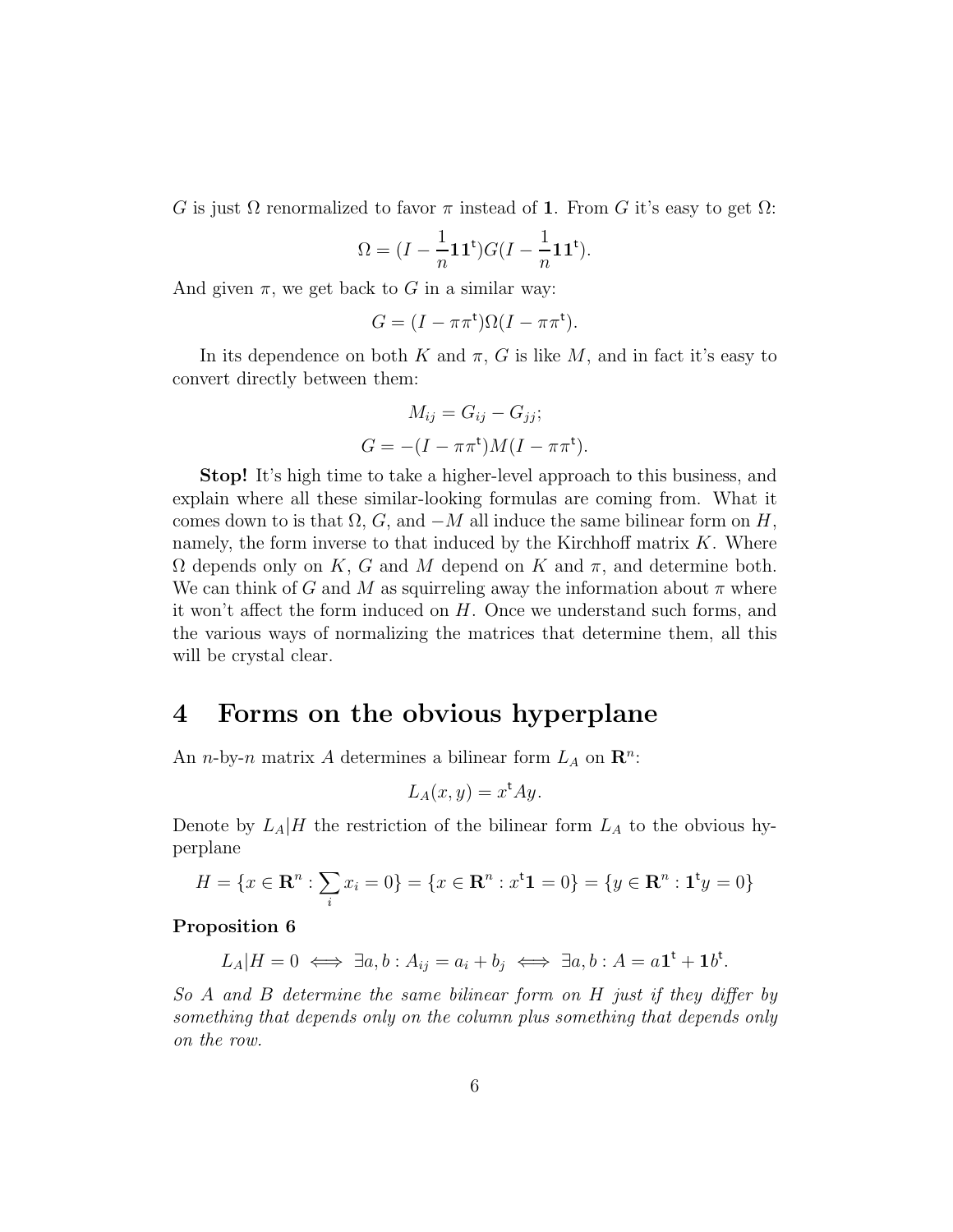Proof. Straightforward, but let's do it anyway.

We just need to characterize matrices A for which  $L_A|H = 0$ . If  $A =$  $a\mathbf{1}^{\mathsf{t}} + \mathbf{1}b^{\mathsf{t}}$  and  $x, y \in H$ ,

$$
L_A(x,y) = x^{\mathsf{t}} A y = x^{\mathsf{t}} a(\mathbf{1}^{\mathsf{t}} y) + (x^{\mathsf{t}} \mathbf{1}) b^{\mathsf{t}} y = 0.
$$

Conversely, if  $L_A|H=0$  then

$$
(e_i - e_n)^{\dagger} A (e_j - e_n) = A_{ij} - A_{in} - A_{nj} + A_{nn} = 0
$$

so

$$
A_{ij} = A_{in} + A_{nj} - A_{nn}. \quad \blacksquare
$$

There are various ways to normalize the matrix  $A$  of a bilinear form on H. For example, we may specify  $\alpha, \beta \notin H$  to lie in the kernel of  $L_A$  on the left and right, respectively. This nails down the matrix. Assuming without loss of generality that

$$
\alpha^{\sf t}{\bf 1}={\bf 1}^{\sf t}\beta=1,
$$

set

$$
\hat{A} = (I - \mathbf{1}\alpha^{\mathsf{t}})A(I - \beta \mathbf{1}^{\mathsf{t}}),
$$

i.e.

$$
\hat{A}_{ij} = A_{ij} - (A\beta)_i - (\alpha^{\mathsf{t}}A)_j + \alpha^{\mathsf{t}}A\beta,
$$

to get

$$
\alpha^{\mathbf{t}}\hat{A} = \alpha^{\mathbf{t}}(I - \mathbf{1}\alpha^{\mathbf{t}})A(I - \beta \mathbf{1}^{\mathbf{t}}) = (\alpha^{\mathbf{t}} - \alpha^{\mathbf{t}})A(I - \beta \mathbf{1}^{\mathbf{t}}) = \mathbf{0}^{\mathbf{t}},
$$

and similarly

$$
\hat{A}\beta = \mathbf{0}.
$$

Taking  $\alpha = \beta = \frac{1}{n}$  $\frac{1}{n}(1,\ldots,1), \hat{A}$  will have row and column sums 0. Taking  $\alpha = \beta = e_n$ , we get

$$
\hat{A} = A_{ij} - A_{in} - A_{nj} + A_{nn}
$$

with vanishing *nth* row and column.

Let's have a notation for our normalized representative matrix:

$$
\operatorname{Gnd}(A, \alpha, \beta) = (I - \frac{1}{\alpha^{\mathsf{t}} \mathbf{1}} \mathbf{1} \alpha^{\mathsf{t}}) A (I - \frac{1}{\mathbf{1}^{\mathsf{t}} \beta} \beta \mathbf{1}^{\mathsf{t}}),
$$

where now we aren't assuming that  $\alpha$  and  $\beta$  are probability vectors. This will allow us to write

$$
A = \text{Gnd}(A, \alpha, \beta)
$$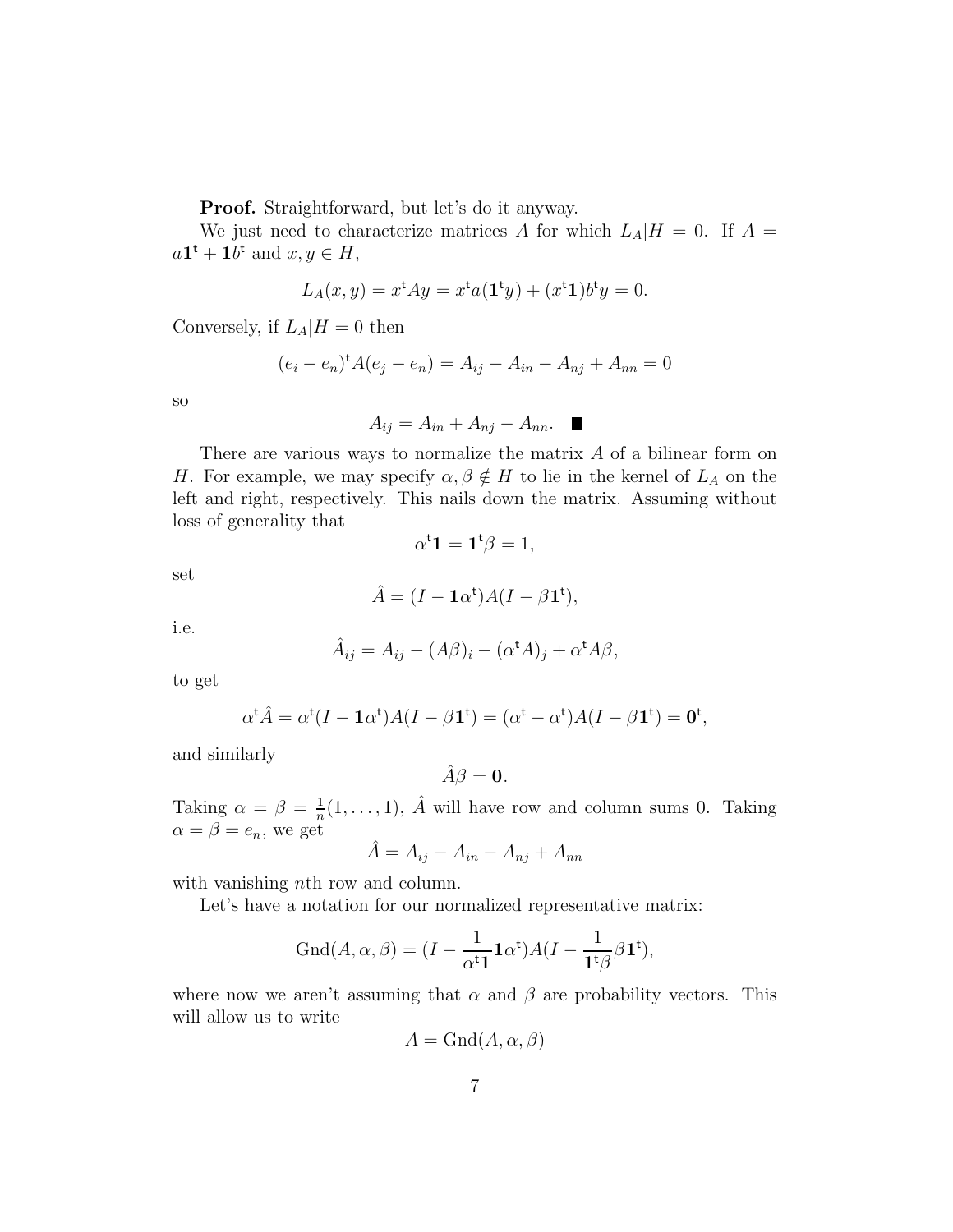to indicate that A is normalized so that

$$
\alpha^{\mathsf{t}} A = \mathbf{0}^{\mathsf{t}}; \quad A\beta = \mathbf{0}.
$$

Summing up the above discussion and notation, we have:

Proposition 7 The following are equivalent:

- $L_A|H = L_B|H$ .
- $\forall \alpha, \beta \notin H$ , Gnd $(A, \alpha, \beta) = \text{Gnd}(B, \alpha, \beta)$ .
- $\exists \alpha, \beta \notin H$ ,  $\text{Gnd}(A, \alpha, \beta) = \text{Gnd}(B, \alpha, \beta)$ .
- $\text{Gnd}(A, 1, 1) = \text{Gnd}(B, 1, 1).$
- $\text{Gnd}(A, e_n, e_n) = \text{Gnd}(B, e_n, e_n).$
- $\forall i, j, A_{ij} A_{in} A_{ni} + A_{nn} = B_{ij} B_{in} B_{ni} + B_{nn}$ .

The point here is that the bilinear form  $L_A|H$  on H determines a unique normalization of A for any  $\alpha, \beta$ , so two matrices determine the same form on  $H$  just if they agree when normalized in the same way.

As an application of this, we have the following equivalent conditions for a form on  $H$  to be symmetric.

Proposition 8 The following are equivalent:

- $L_A|H$  is symmetric.
- $L_A|H = L_{A^t}|H$ .
- $\forall \alpha \notin H$ , Gnd $(A, \alpha, \alpha)$  is symmetric.
- $\exists \alpha \notin H$ , Gnd $(A, \alpha, \alpha)$  is symmetric.
- Gnd $(A, 1, 1)$  is symmetric.
- Gnd $(A, e_n, e_n)$  is symmetric.
- $\forall i, j, A_{ij} A_{in} A_{ni} + A_{nn} = A_{ii} A_{in} A_{ni} + A_{nn}$ .
- $\forall i, j, A_{ij} + A_{jn} + A_{ni} = A_{in} + A_{nj} + A_{ji}.$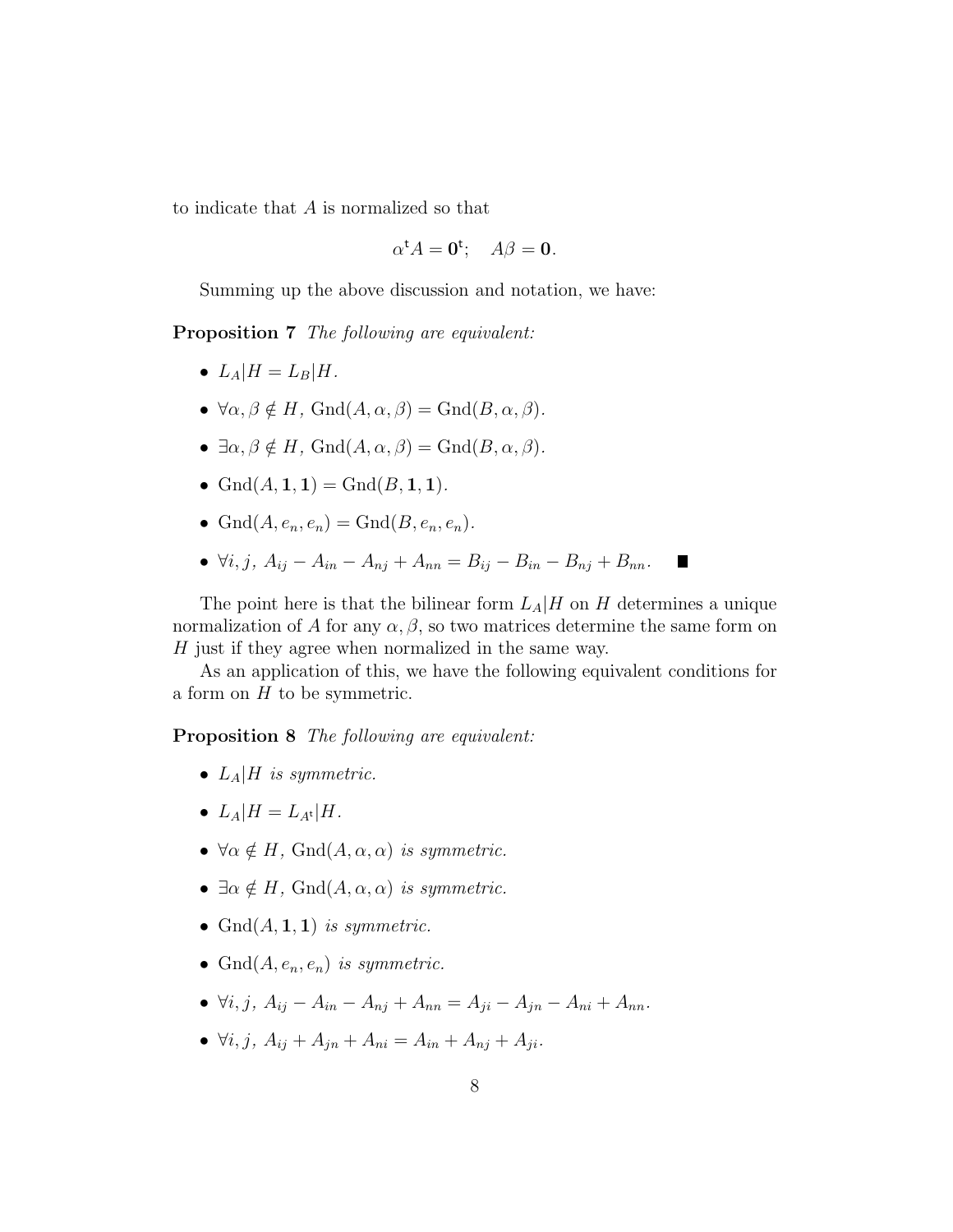$$
\bullet \ \forall i, j, k, A_{ij} + A_{jk} + A_{ki} = A_{ik} + A_{kj} + A_{ji}.
$$

•  $\forall i_1, i_2, \ldots, i_m, i_{m+1} = i_1, A_{i_1 i_2} + \ldots + A_{i_m i_{m+1}} = A_{i_{m+1} i_m} + \ldots + A_{i_2 i_1}$ .

Here are conditions for symmetry phrased in terms of conditions for vanishing of the form  $L_{\bar{A}}/H$  associated to an antisymmetric matrix A. All except the last follow immediately from the previous proposition. We're phrasing them separately here because we want to emphasize that they can be proven immediately, from scratch.

**Proposition 9** Let  $A$  be anti-symmetric. The following are equivalent:

- $L_{\bar{A}}|H=0$ .
- $\forall i, j, \ \bar{A}_{ij} + \bar{A}_{jn} + \bar{A}_{ni} = 0.$
- $\forall i, j, k, \ \bar{A}_{ij} + \bar{A}_{jk} + \bar{A}_{ki} = 0.$
- $\forall i_1, i_2, \ldots, i_m, i_{m+1} = i_1, \ \bar{A}_{i_1 i_2} + \ldots + \bar{A}_{i_m i_{m+1}} = 0.$
- $\exists a_1, \ldots, a_n, \ \bar{A}_{ij} = a_i a_j.$

**Proof.** As observed above, the equivalence of these conditions is immediate. What we're seeing here is a discrete version of the familiar facts from vector analysis that the curl of the gradient of a function vanishes, and if a vector field has vanishing curl, then it is the gradient of some function. ▉

By now we've beaten to death the following observation of Coppersmith, Tetali, and Winkler [?]:

Corollary 10 A Markov chain is reversible just if the expected time to traverse any cycle of states is the same in either direction. It suffices to check only 3-cycles involving the fixed state n, or any other generating set for the space of cycles.

**Proof.** This is an immediate consequence of the previous immediate proposition.

The lesson here is that thinking about bilinear forms on  $H$  has straightened out our thinking about conditions for reversibility. In the end, we don't need them to prove this criterion. But that doesn't diminish their usefulness.